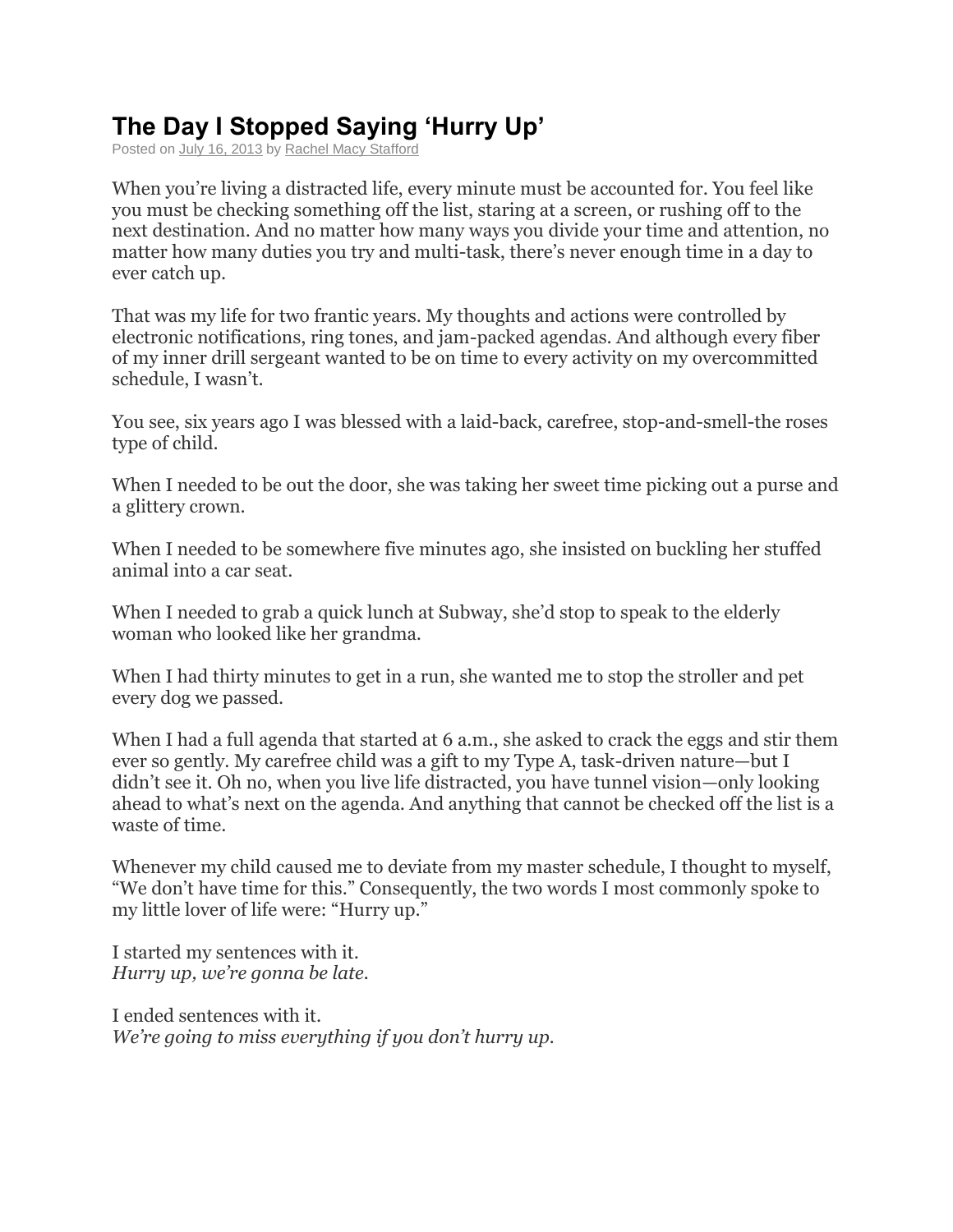I started my day with it. *Hurry up and eat your breakfast. Hurry up and get dressed.*

I ended my day with it. *Hurry up and brush your teeth. Hurry up and get in bed.*

And although the words "hurry up" did little if nothing to increase my child's speed, I said them anyway. Maybe even more than the words, "I love you."

*The truth hurts, but the truth heals … and brings me closer to the parent I want to be.* Then one fateful day, things changed. We'd just picked my older daughter up from kindergarten and were getting out of the car. Not going fast enough for her liking, my older daughter said to her little sister, "You are so slow." And when she crossed her arms and let out an exasperated sigh, I saw myself—and it was a gut-wrenching sight.

I was a bully who pushed and pressured and hurried a small child who simply wanted to enjoy life.

My eyes were opened; I saw with clarity the damage my hurried existence was doing to *both* of my children.

Although my voice trembled, I looked into my small child's eyes and said, "I am so sorry I have been making you hurry. I love that you take your time, and I want to be more like you."

Both my daughters looked equally surprised by my painful admission, but my younger daughter's face held the unmistakable glow of validation and acceptance.

"I promise to be more patient from now on," I said as I hugged my curly-haired child who was now beaming at her mother's newfound promise.

It was pretty easy to banish "hurry up" from my vocabulary. What was not so easy was acquiring the patience to wait on my leisurely child. To help us both, I began giving her a little more time to prepare if we had to go somewhere. And sometimes, even then, we were still late. Those were the times I assured myself that I will be late only for a few years, if that, while she is young.

When my daughter and I took walks or went to the store, I allowed her to set the pace. And when she stopped to admire something, I would push thoughts of *my agenda* out of my head and simply observe her. I witnessed expressions on her face that I'd never seen before. I studied dimples on her hands and the way her eyes crinkled up when she smiled. I saw the way other people responded to her stopping to take time to talk to them. I saw the way she spotted the interesting bugs and pretty flowers. She was [a](http://www.handsfreemama.com/2012/10/16/notice-the-good/) [Noticer,](http://www.handsfreemama.com/2012/10/16/notice-the-good/) and I quickly learned that The Noticers of the world are rare and beautiful gifts. That's when I finally realized *she* was a gift to my frenzied soul.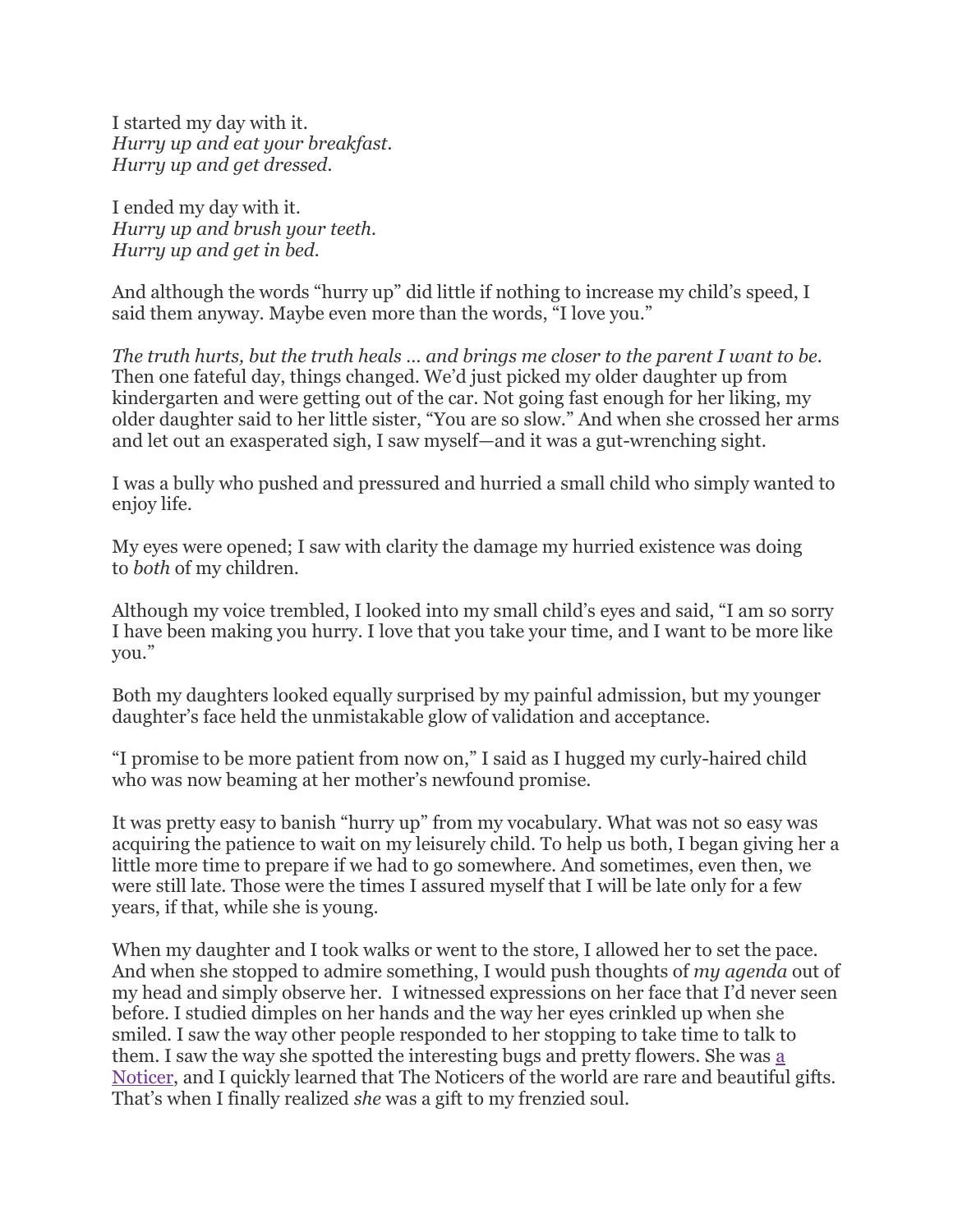My promise to slow down was made almost three years ago, at the same time I began my journey to let go of daily [distraction](http://www.handsfreemama.com/about-hands-free/) and grasp what matters in life. Living at a slower pace still takes a concerted effort. But my younger daughter is my living reminder of why I must keep trying. In fact, the other day, she reminded me once again. The two of us had taken a bike ride to a sno-cone shack while on vacation. After purchasing a cool treat for my daughter, she sat down at a picnic table delightedly admiring the icy tower she held in her hand.

Suddenly a look of worry came across her face. "Do I have to rush, Mama?" I could have cried. Perhaps the scars of a hurried life don't ever completely disappear, I thought sadly.

As my child looked up at me waiting to know if she could take her time, I knew I had a choice. I could sit there in sorrow thinking about the number of times I rushed my child through life … or I could celebrate the fact that today I'm trying to do thing differently. I chose to live in today.

"You don't have to rush. Just take your time," I said gently. Her whole face instantly brightened and her shoulders relaxed.

And so we sat side-by-side talking about things that ukulele-playing-6-year-olds talk about. There were even moments when we sat in silence just smiling at each other and admiring the sights and sounds around us.

I thought my child was going to eat the whole darn thing—but when she got to the last bite, she held out a spoonful of ice crystals and sweet juice for me. "I saved the last bite for you, Mama," my daughter said proudly.

As I let the icy goodness quench my thirst, I realized I just got the deal of a lifetime. I gave my child a little time … and in return, she gave me her last bite and reminded me that things taste sweeter and love comes easier when you stop rushing through life.

Whether it's … Sno-cone eating

Flower picking

Seatbelt buckling

Egg cracking

Seashell finding

Ladybug watching

Sidewalk strolling

I will not say, "We don't have time for this." Because that is basically saying, "We don't have time to live."